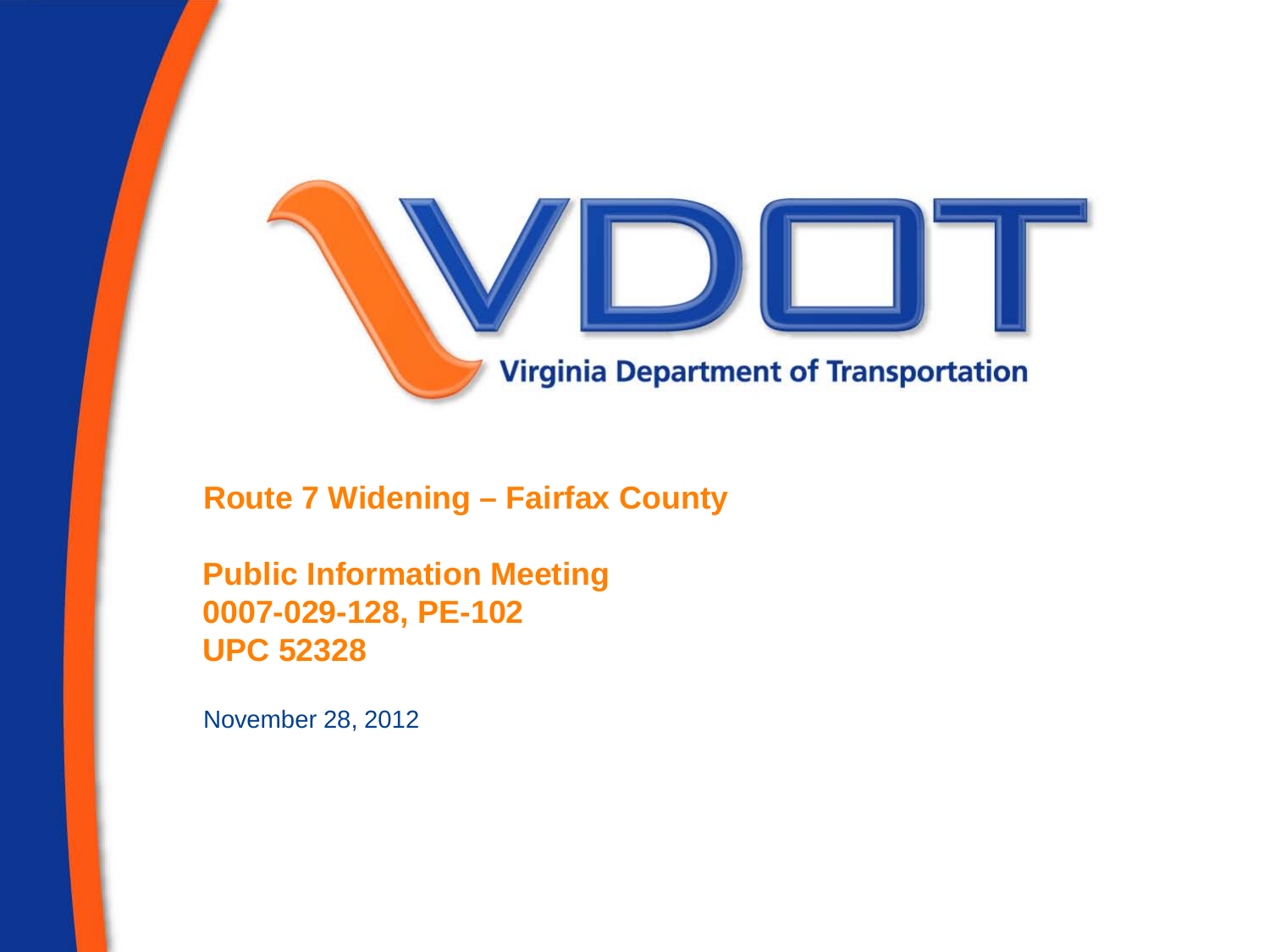## **Project Summary**

**Widen Route 7 to a six lane facility from Reston Avenue to Jarrett Valley Drive in conformance with the Fairfax County Comprehensive Plan.** 

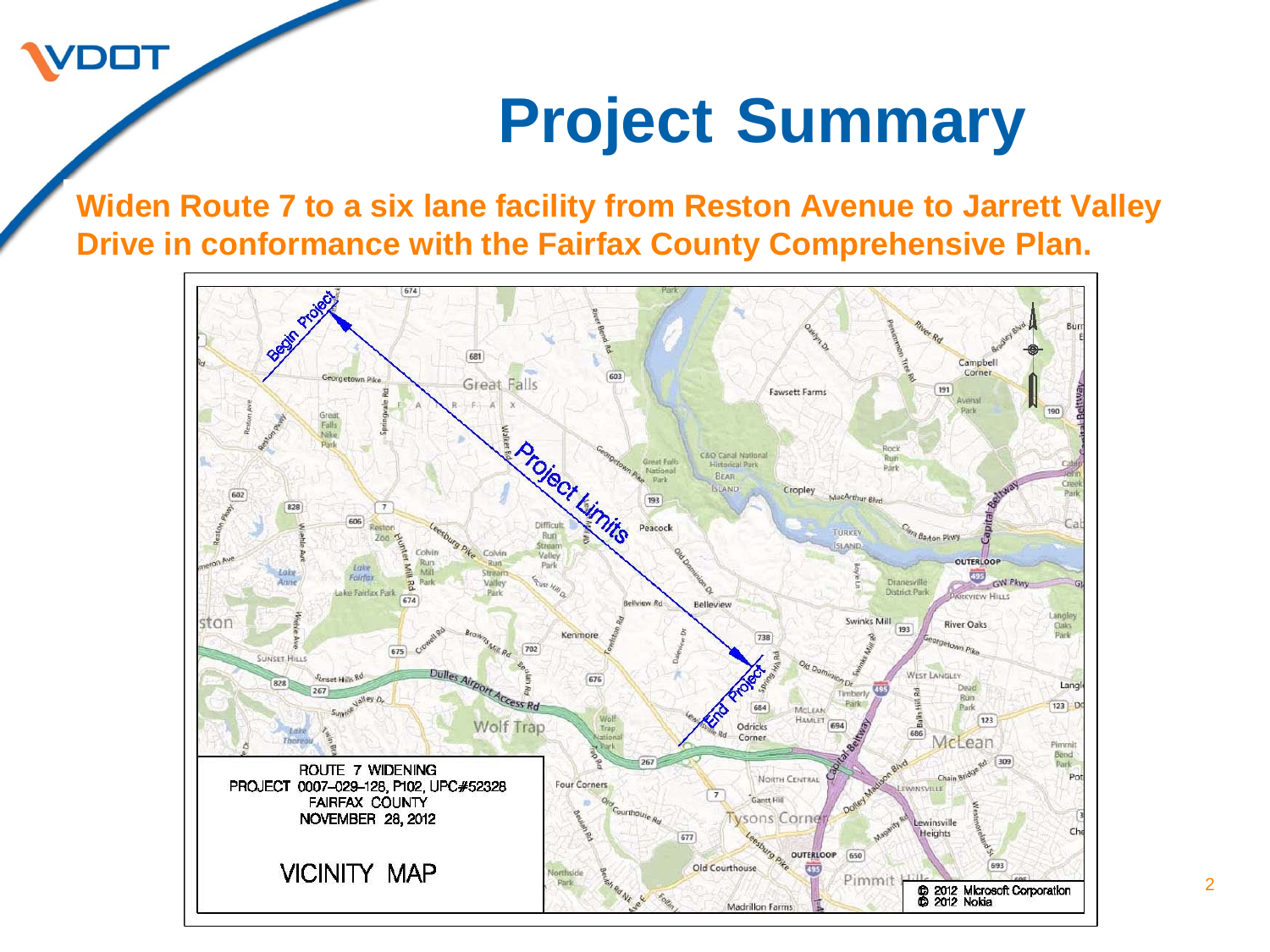### **Purpose and Need**

- **This section of Route 7 currently carries approximately 46,000 vehicles per day (VPD) between Reston Avenue and Difficult Run; 54,000 VPD between Difficult Run and the Dulles Toll Road.**
- **By 2040 (the design year), this section is expected to carry approximately between 73,000 VPD and 86,000 VPD respectively**

- **Part of the Tysons Revitalization connecting to northern and western parts of the County.**
- **Improvement of the corridor is on the Fairfax County Comprehensive Plan**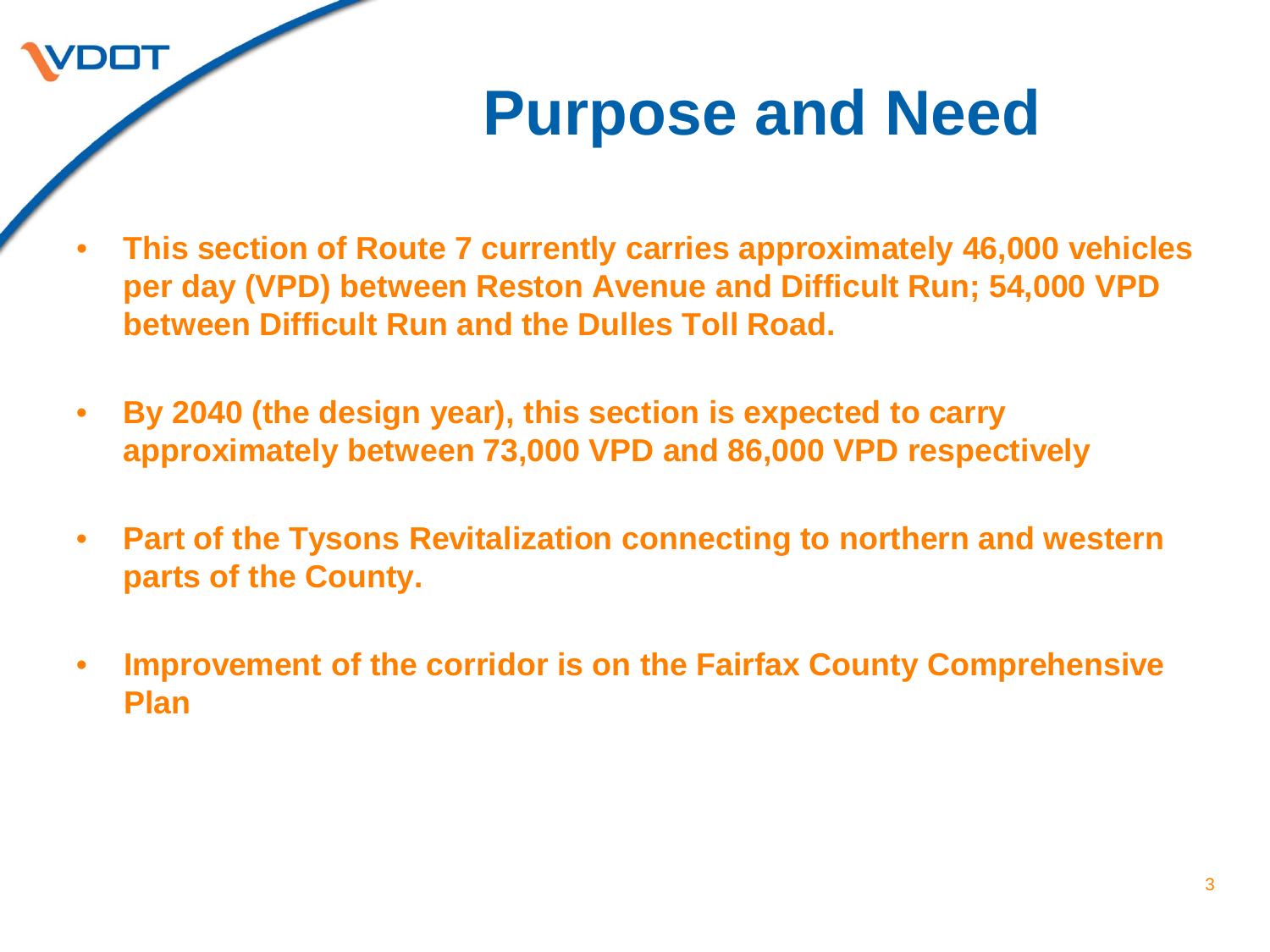### **Comprehensive Plan Fairfax County**

- **Route 7 is a 6 lane facility from the Loudoun County line to the Dulles Toll Road**
- **Future Interchanges identified at Baron Cameron Avenue (partial) and Reston Parkway (full) intersections (not included in current project)**
- **Incorporate Bike and Pedestrian Trail Systems**

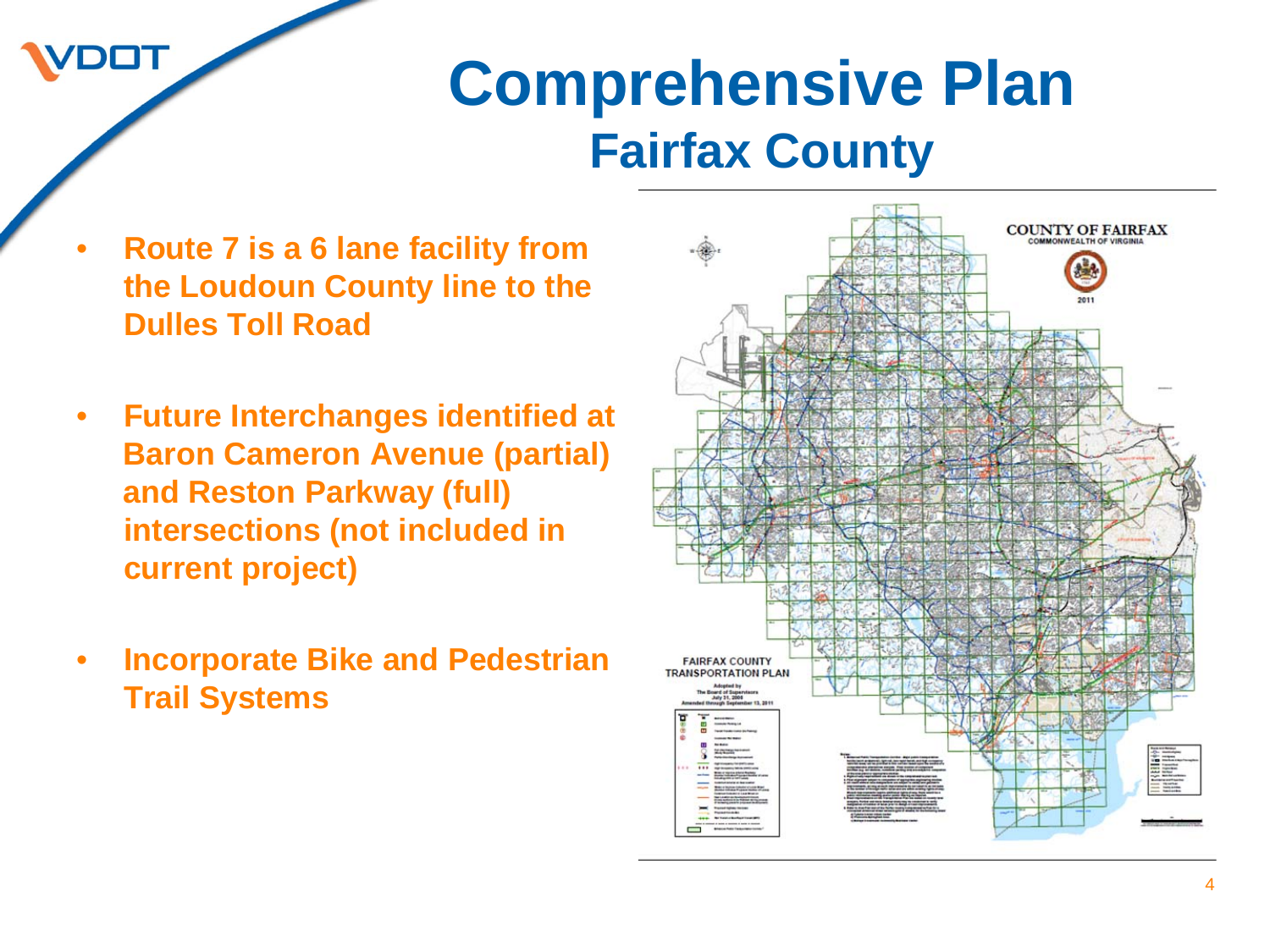### **Adjacent Projects**

• **Route 7 Widening from Rolling Holly Dr. to Reston Ave. – Construction scheduled to begin in Summer 2013.**





- **Route 7 Bridge over Dulles Toll Road – Currently under design. Public Information Meeting scheduled for Summer 2013.**
- **Metro Silver Line in Tysons – Currently under construction. Metro expects to open for service in December 2013.**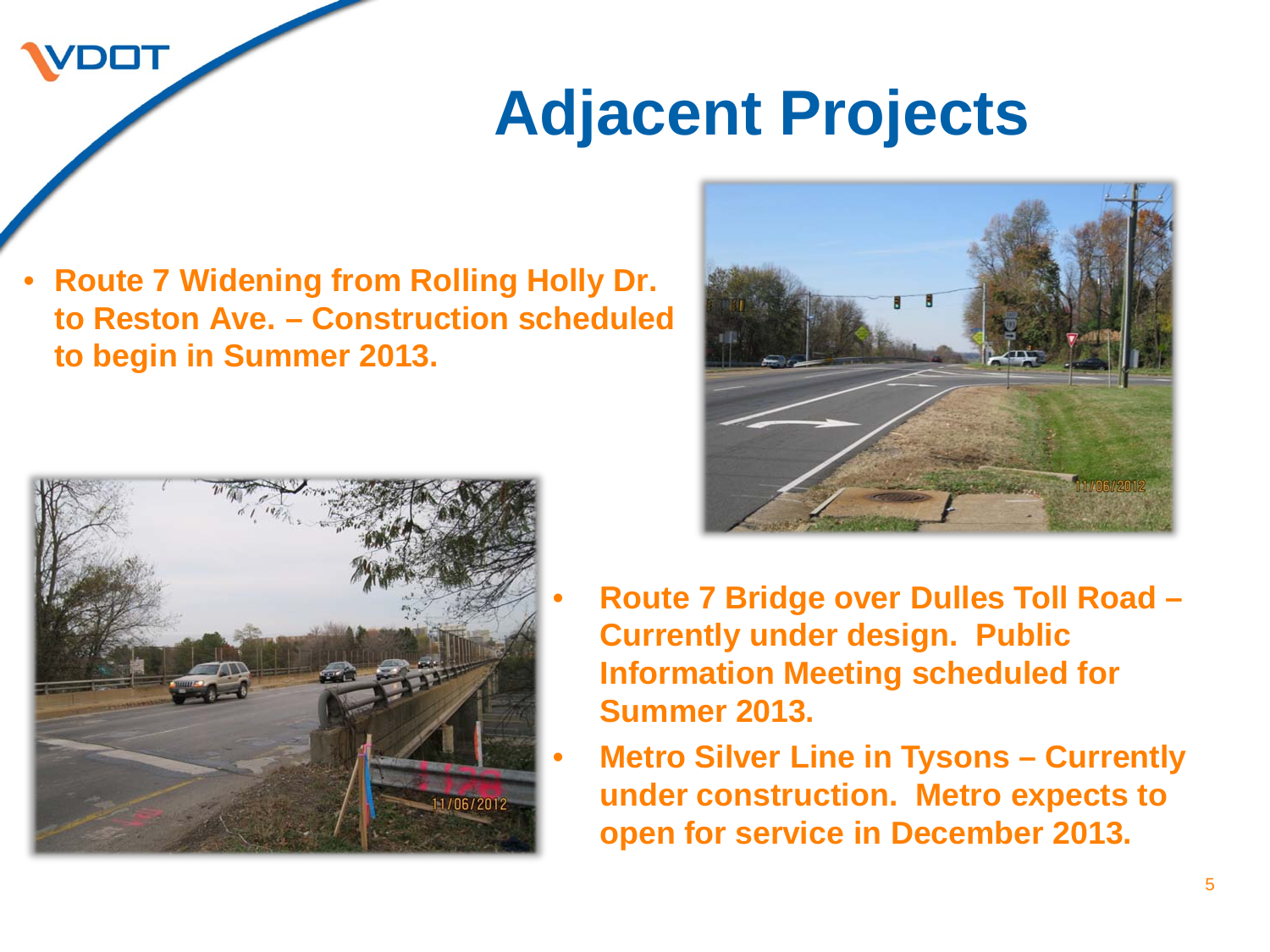#### **Improve the Safety of the Corridor**

• **Evaluate Intersection Configurations**

- **Improve Pedestrian/Bike Access**
- **Improve Corridor Geometric Features (vertical alignment, sight distance, etc.)**



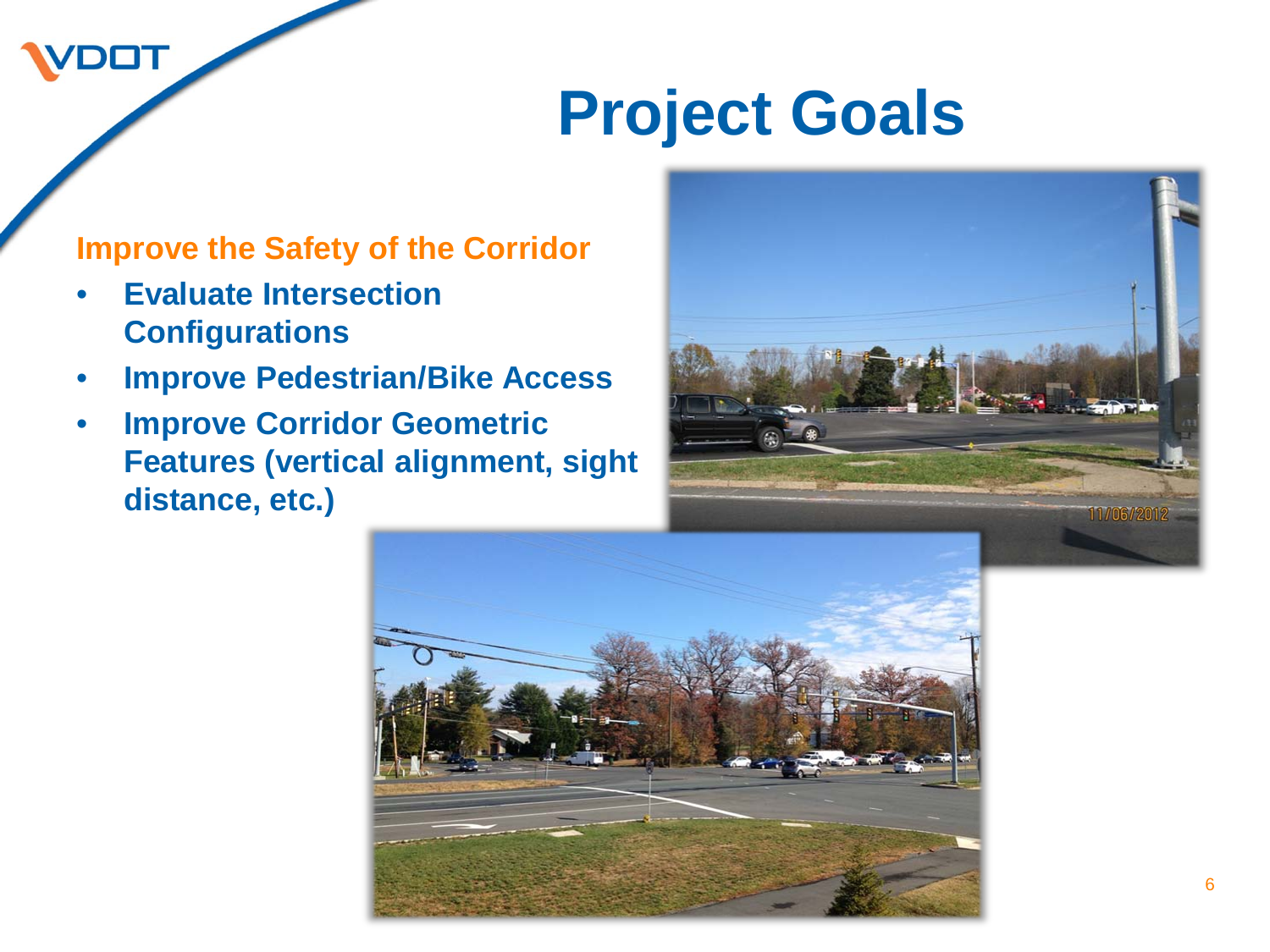#### **Reduce Congestion and Delays**

• **Add Travel Lanes**

DOT

- **Increase Capacity at Intersections**
- **Evaluate Access Management**
- **Evaluate Signal Timings and Coordination**



**H H**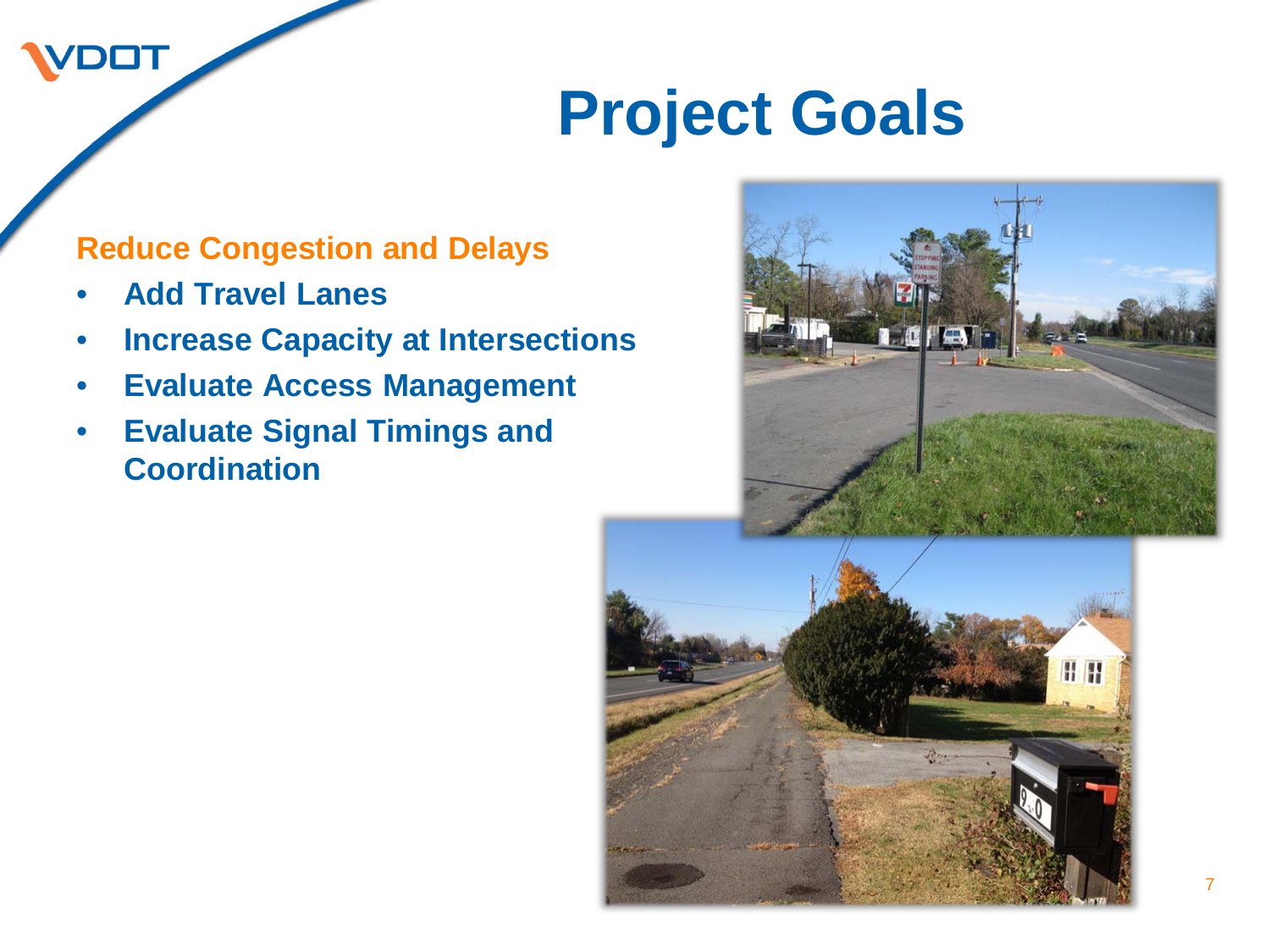#### **Enhance Mobility**

DOT

- **Add 10-foot wide Shared Use Paths along both sides of Route 7**
- **Enhance Access to Existing Trail Systems**
- **Coordinate with Transit Access**

#### **Gateway to Tysons**

- **Enhance the County's Vision for the Corridor**
- **Enhance Access to Planned Land Uses**



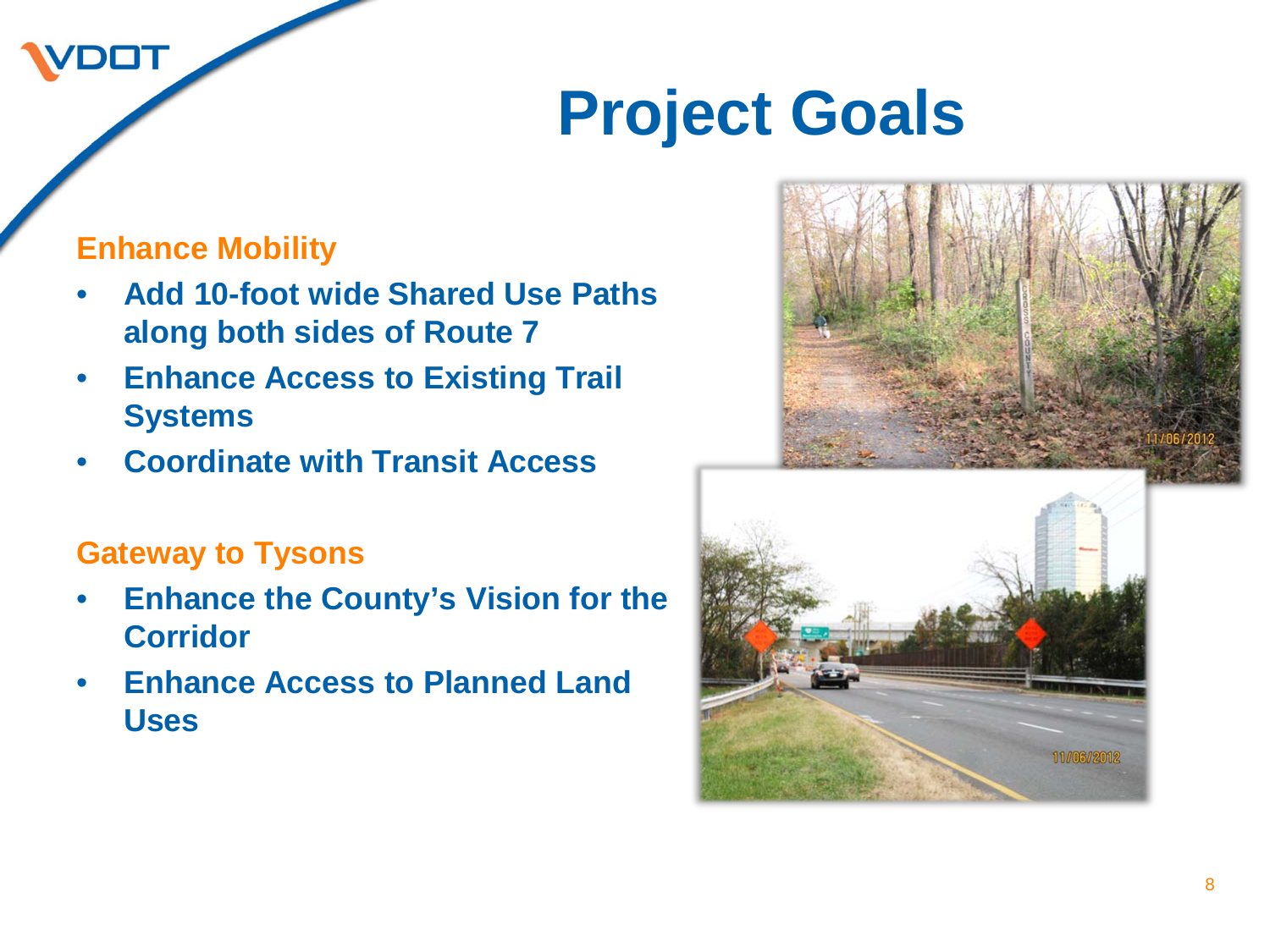#### **Environmental Considerations**

- **Minimize Right-of-way Acquisition**
- **Traffic Noise Abatement**

**DOT** 

• **Address Water Quantity and Quality**

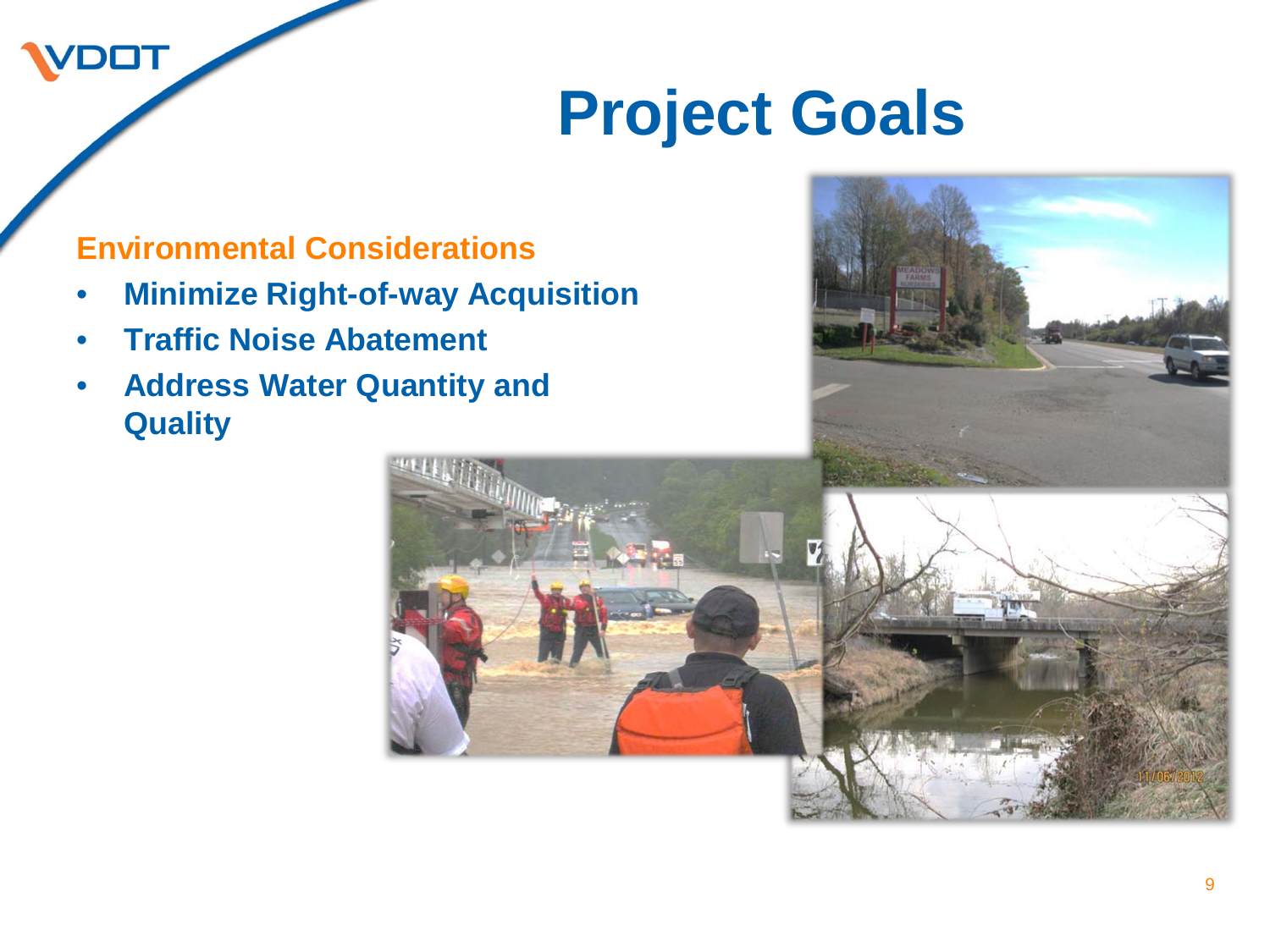#### **Environmental Constraints – Avoid or Minimize Impacts**

- **Historical and Cultural Resources**
- **Parklands**

- **Stream Crossings**
- **Floodplains**



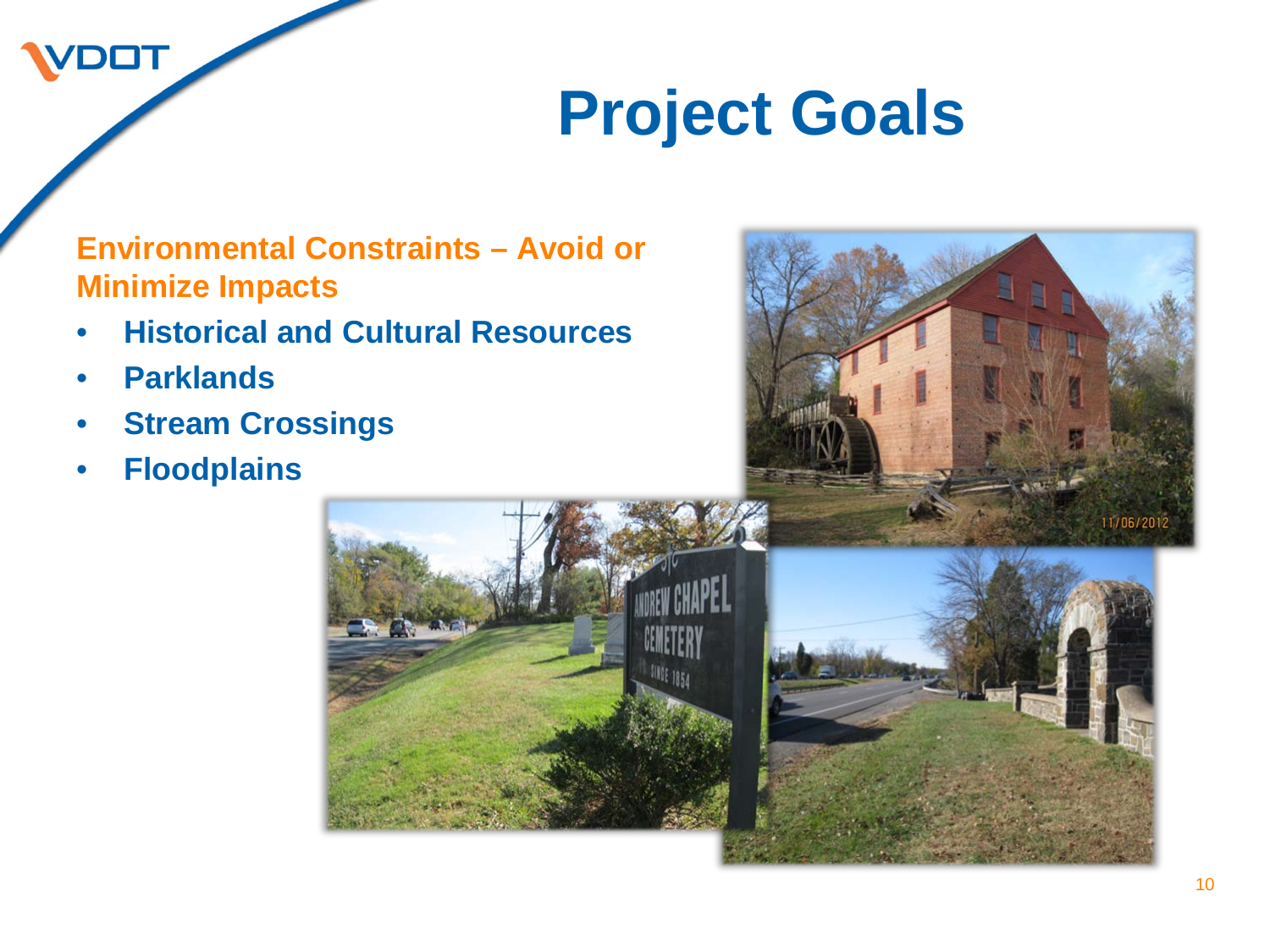# **Design Approach**

**Increase Capacity and Improve Safety while Enhancing the Environment**

- **Widen Roadway while Addressing the Needs of the Surrounding Communities**
- **Add Multi-Use Trails**

- **Evaluate Intersection Configurations**
- **Address Access Management**
- **Provide Stormwater Management Systems**
- **Improve Stream Crossings**
- **Minimize and Mitigate Environmental Impacts**
- **Relocate Utilities**
- **Others – From Input Received Tonight**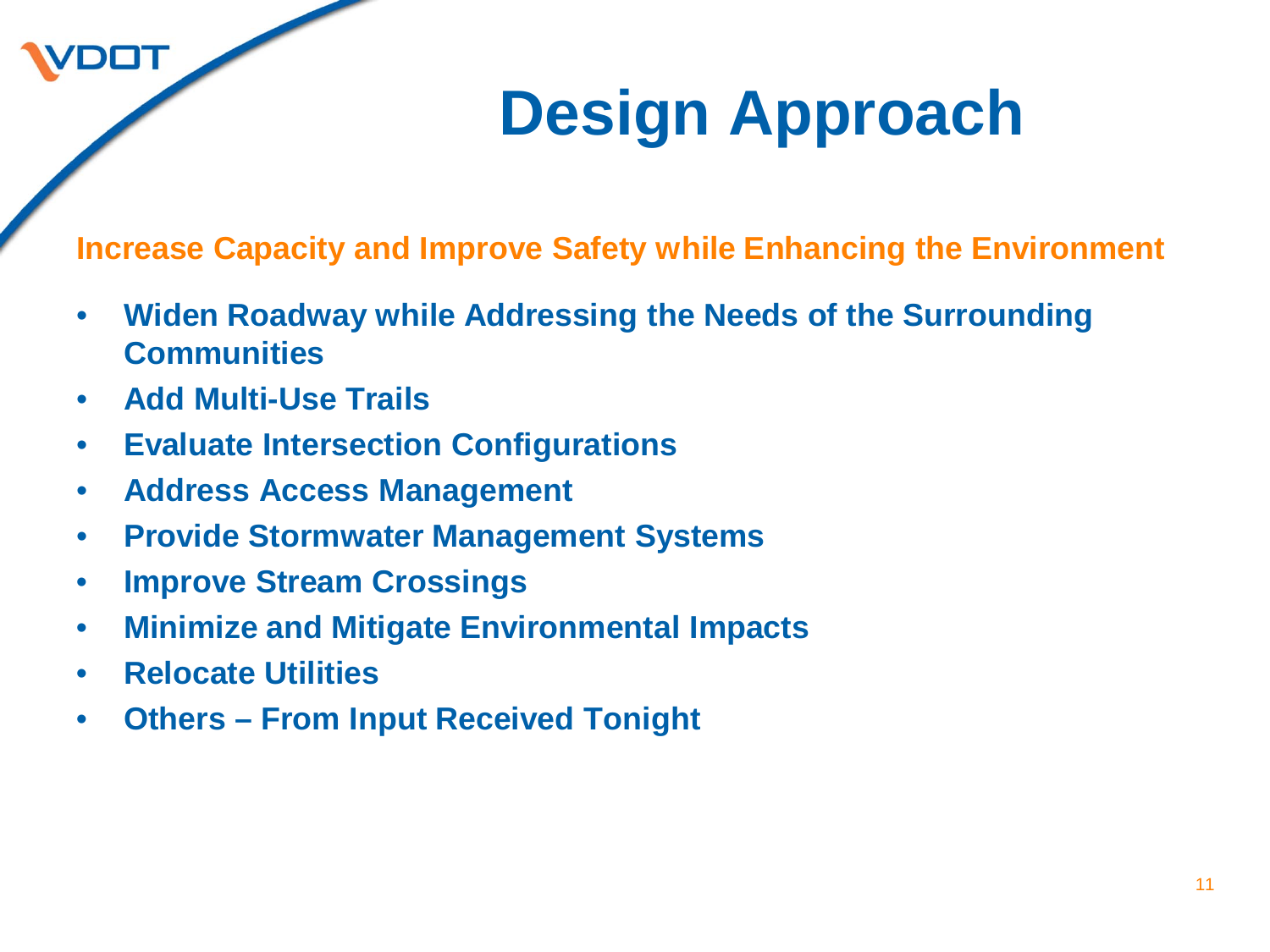## **Preliminary Project Schedule**

#### **Completed/Ongoing Steps**

- **Ongoing – Route 7 Widening Project Working Group Meetings (Began February 2012)**
- **Today – Public Information Meeting prior to Design Phase**

#### **Upcoming Steps**

- **Winter 2013 – Begin Preliminary Design**
- **Fall 2013 – Public Information Meeting for Input on Ongoing Preliminary Design**
- **After Fall 2013 – Additional Funding is Not Currently Available to Advance the Design\***
- **Additional funding will be required to complete design prior to construction. Additional funding will also be required beyond the design phase to proceed with construction.**